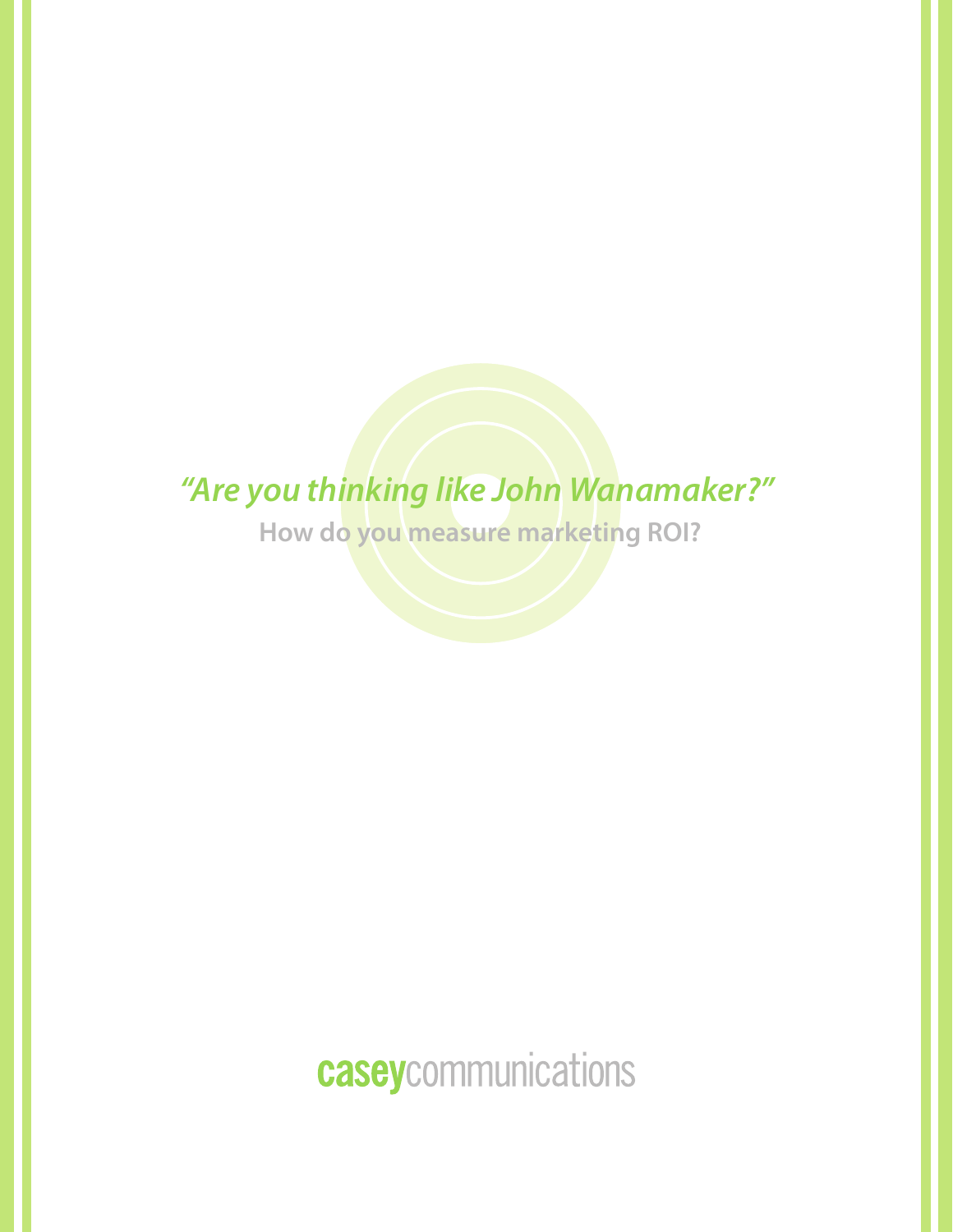## **How do you measure marketing ROI?**

Everyone in marketing is familiar with retail legend John Wannamaker's cry of "I know that 50% of my advertising is wasted. I just don't know which 50%". His words have been thought provoking for most of the 20th century, but it is only more recently that there has been growing pressure for marketers to quantify the financial value of each marketing investment – to demonstrate Marketing Return On Investment. This is true in every industry. As global competition intensifies, the cost of selling products ratchets up. Manufacturers recognize that to successfully differentiate themselves they must become better marketers. This can mean substantial investments in sales forces, in advertising, PR, interactive, etc., and investments to insure that the company image – the Brand – is being leveraged fully.

In today's marketplace it is no longer acceptable to offer up vague justifications for marketing investments. Marketers must view themselves as business strategists, responsible for turning the marketing function into a performance-based revenue driver. Increasingly, marketing will compete internally for scarce resources. Marketing will get adequate funding only if it can demonstrate that every investment has a top line impact.

## **What is marketing ROI?**

To what should marketing investments be accountable? Sales of course, right? Not necessarily. In looking only at sales results one sees only the outcome of many variables, but by themselves sales results give little insight into the sales drivers. And there are many: R/D, product development, brand equity, marketing communications, sales, customer service. Every prospect touch point is a sales driver. How does each of these variables contribute to the sale? How cost effective are investments in awareness building, promotions, discounting, direct sales? And what is the role of Brand goodwill and loyalty in the sale?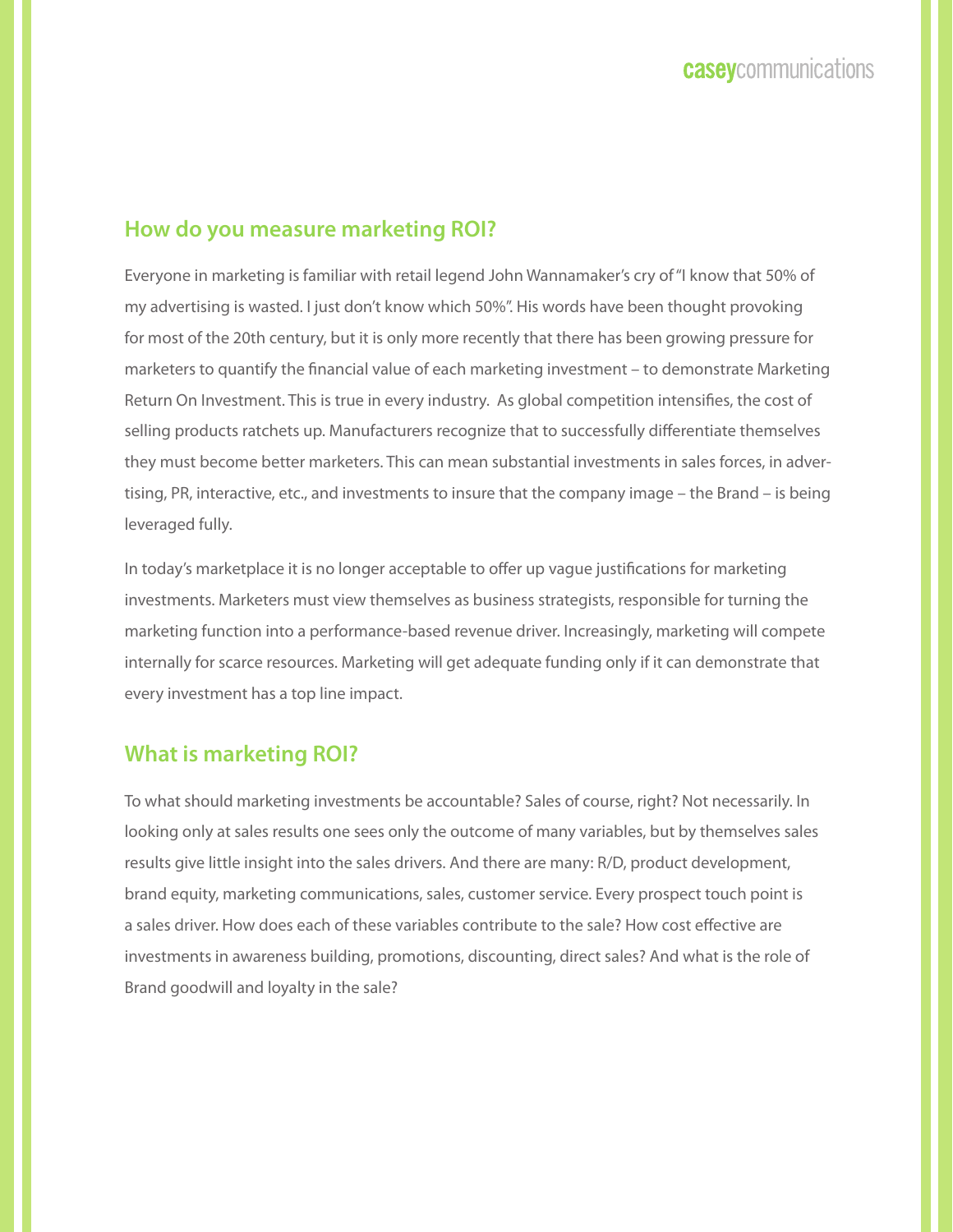## **Marketing ROI (MROI)**

MROI goes beyond sales figures as the sole variable for ROI measurements. Measuring MROI brings more than traditional awareness and image measures to the table. It demonstrates the impact on intermediate behaviors that are necessary precursors to sales. So to measure MROI, it is necessary to take a close look at the customers who drive revenue, not just the cost of reaching them.

## **Some of the questions that need to be answered to assess MROI include:**

- Which customers drive the greatest revenue? Why?
- Which products and services drive the greatest revenue? Why?
- What marketing programs have driven the greatest revenue?
- What do customers think about thecompany?
- What do customers think about the competition?
- What do my competitor's customers think about my company?

### **Practical MROI**

Not every marketing organization is able to employ an inclusive mechanism for measuring ROI right off the bat. But this won't be an excuse for not justifying marketing investments. Marketing will increasingly be under the corporate microscope; so taking every step possible to demonstrate ROI is imperative. Maximize the effectiveness of every investment through whatever means, and resources, available.

#### *Understand the marketplace*

Ongoing dialog is critical. This doesn't have to mean expensive research, either. A telephone conversation with one customer a week will yield valuable insights over the course of a year. What is the prospect's purchase decision process? Who's involved, and who makes the decision. Analyze your strongest and weakest competitors. Understanding how they are presenting themselves to the market can provide valuable "do's and don'ts".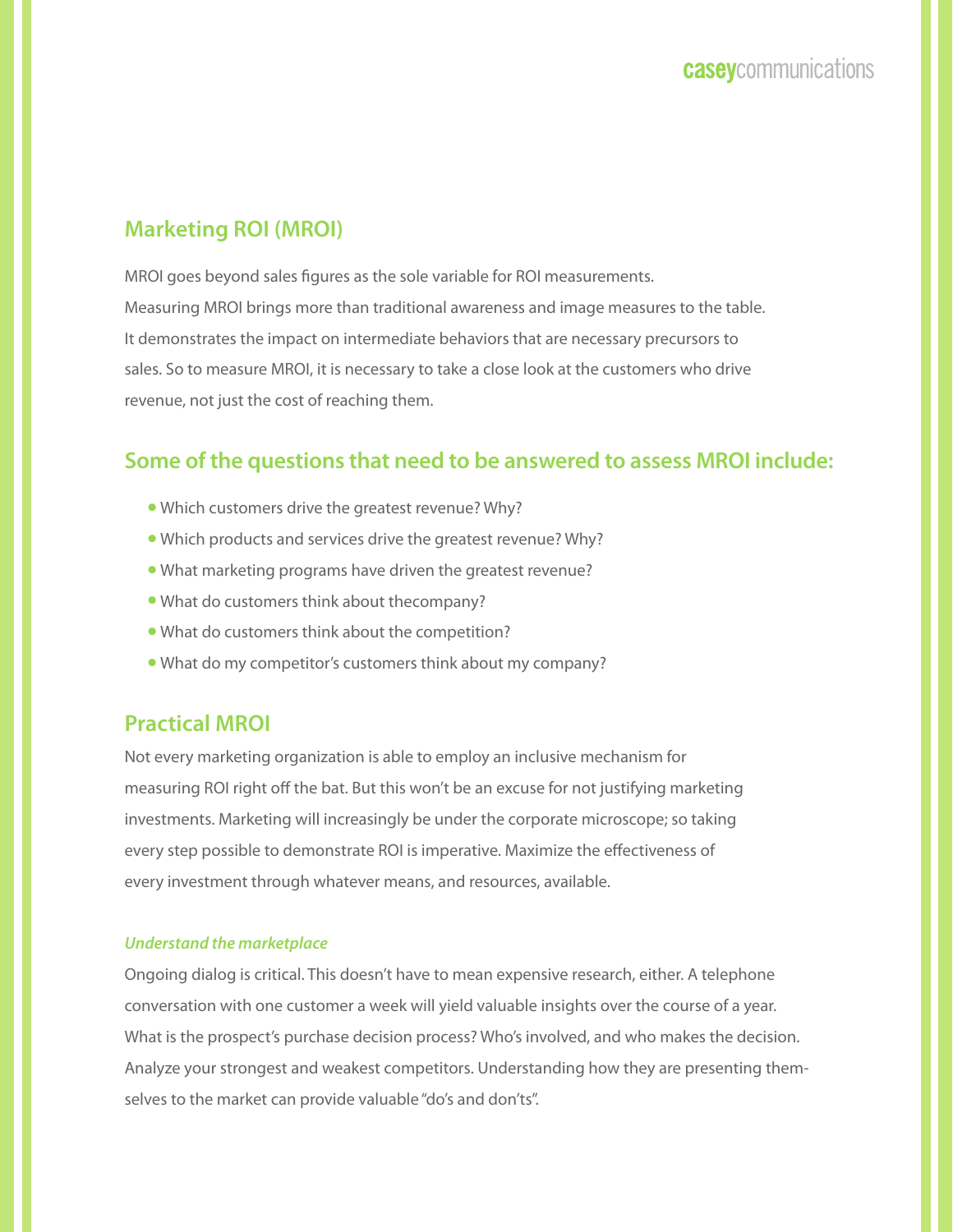#### *Choose the right marketing communications tactics*

Understand where prospects are in the sales cycle. What is the size of the market for a product or service? How many prospects are already customers? Avoid rounding up the usual suspects. Align the choice of marketing tactics with objectives. A new product needs market awareness first. Supporting it with broad based channels like media advertising and PR for example will be more cost effective than direct mail.

Marketing communications is any channel that delivers a selling message to a prospect. Understand the trade offs among the alternatives. When does direct marketing (mail or electronic) make better sense that using the Call Center? PR versus advertising? Social Media or sales support collateral versus media advertising? Integrated marketing is almost always more effective than an isolated tactic. The ultimate customer purchase decision is the result of many, many inputs. Understand the customer's "appetite" for information and design marketing programs accordingly.

#### *Establish metrics*

Establish systems to measure the impact of marketing programs. Set up criteria for every tactic employed. Some tactics are easier to quantify than other. But they should all be measurable in some way. Track leads. Every ad, direct mail piece, email and banner should include a measurable call to action. A positive response to an ad will logically be for readers to seek more information. In every case direct them to a microsite that has been designed to provide richer information choices. And track what information they read or download. This can provide clues to whether you are dealing with a tire kicker or a serious prospect.

Direct mail (print or electronic) can be an effective sale closer. Take pains to design the best list of the best prospects. Take even greater pains to select the best offer. Use the offer as the tipping point incentive to make the purchase decision. Design your DM – front end and back end – to be simple to respond to.

Use web advertising to advance the selling process. Design these programs to fit the online opportunities available. Choose sites or newsletters or other sponsorship opportunities based on content that is relevant to what you are selling. Always use a call to action and incorporate the means to allow prospects quick access to more information.